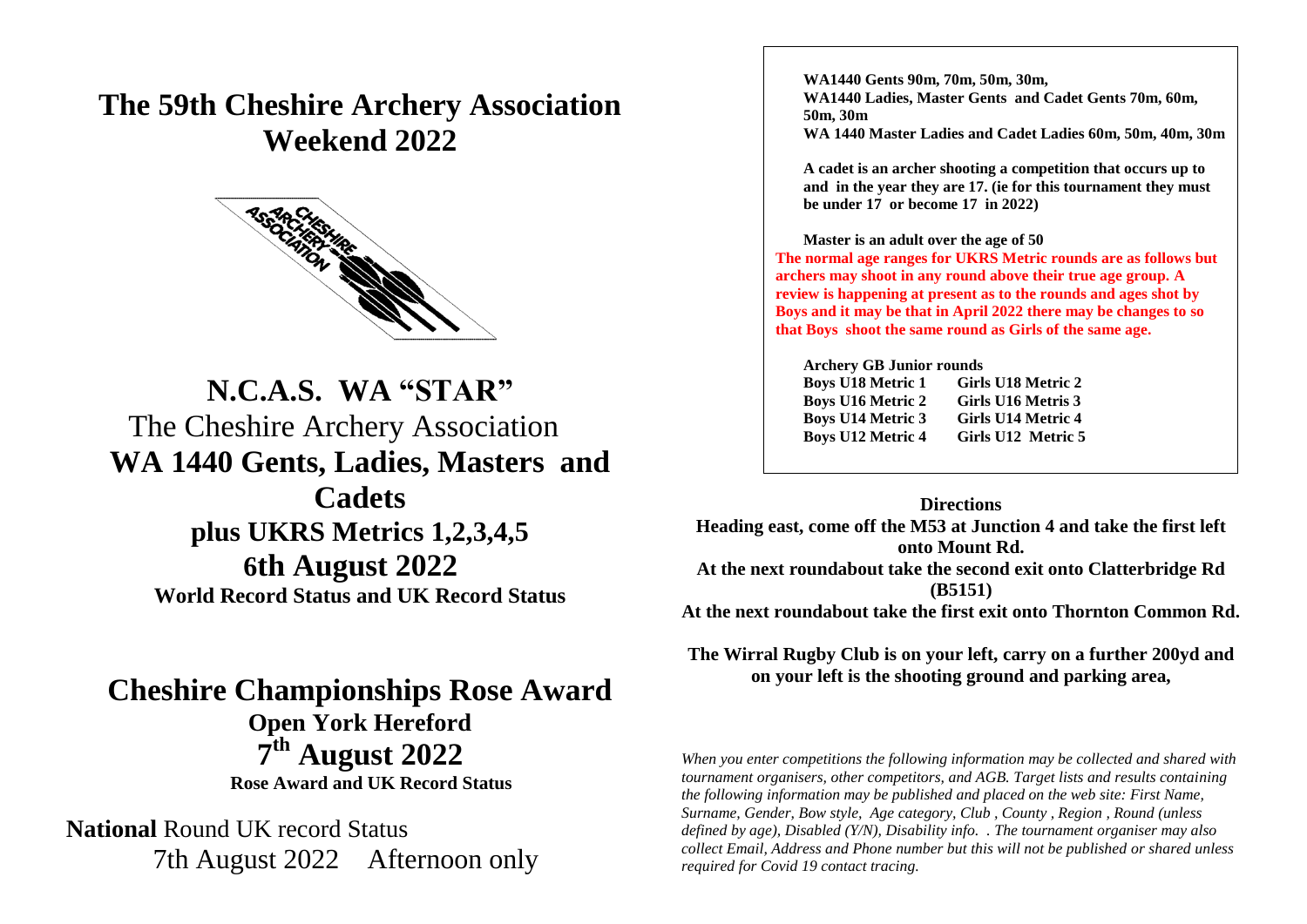#### **The 59th Cheshire Archery Association N.C.A.S. Star & Cheshire Archery Association WA 1440 Cheshire Championships & Open York Hereford, Rose Award 6 th /7th August 2022**

| <b>VENUE</b> | Wirral RUFC, Memorial Ground, Thornton Common Road, |
|--------------|-----------------------------------------------------|
|              | Wirral, Merseyside, CH63 OLT                        |

| <b>DATE</b>                 | Saturday 6 <sup>th</sup> August 2022             |  |                       |  |  |  |  |  |  |
|-----------------------------|--------------------------------------------------|--|-----------------------|--|--|--|--|--|--|
| <b>ROUND</b>                | WA 1440 Ladies and Gents plus Metrics 1,2,3,4,5, |  |                       |  |  |  |  |  |  |
| <b>TIMES</b>                | 0830 onwards -<br>Inspection                     |  |                       |  |  |  |  |  |  |
|                             | 0900                                             |  | Assembly              |  |  |  |  |  |  |
|                             | 0915                                             |  | Practice on the range |  |  |  |  |  |  |
|                             | 1000                                             |  | Shooting commences    |  |  |  |  |  |  |
| <b>DATE</b><br><b>ROUND</b> | Sunday 7th August 2022<br>YORK/HEREFORD          |  |                       |  |  |  |  |  |  |

**TIMES** 0915 - Assembly and equipment inspection 0945 - Sighters ROUND Sunday  $7<sup>th</sup>$  August NATIONAL Assembly – 1.30pm Sighters 1.45pm

#### **LADY PARAMOUNT**

Mrs Carol Gardner

#### **CHAIRMAN OF JUDGES** Mr Ian Ashworth

**JUDGES**, Mr Ian Ashworth Mr C. Mudd , Mr Scott Gibson Mrs Brenda Timperley, Mr John Edwards

#### **ENTRIES**

Open to members and associated members of G.N.A.S. or F.I.T.A.

| <b>Entry Fees</b> | Two Days   | $=$ | £28.00 |
|-------------------|------------|-----|--------|
|                   | Single Day | $=$ | £15.00 |
|                   | National   | $=$ | £8.00  |

Camping and caravan facilities available on the field at £5.00 per night. Fees to be included with Entry Fees please.

**FEES Pay by BACS to Cheshire Archery Association** Sort code: 23-05-80 Account number: 40458387 Label it with your name and Ch wknd Entries via email to [pandfgl@ntlworld.com](mailto:pandfgl@ntlworld.com) Or pay by cheque to **Cheshire Archery Association**

| Entries to be sent to:<br>F. German-Lloyd, 14 Cedardale Drive, Ellesmere Port,<br>Cheshire, CH66 2UW<br>Tel:0151 356 4132 |                                                         |  |  |  |  |  |  |  |
|---------------------------------------------------------------------------------------------------------------------------|---------------------------------------------------------|--|--|--|--|--|--|--|
| Enclose 2 S.A.E.s please if you do not have an email address                                                              |                                                         |  |  |  |  |  |  |  |
| Closing date                                                                                                              | Friday 22nd July 2022                                   |  |  |  |  |  |  |  |
| Veterans Awards                                                                                                           | Veterans awards Ladies & Gents<br>Age 60 years and over |  |  |  |  |  |  |  |

York & Hereford only Classification Awards CHESHIRE ARCHERS ONLY Classifications must be correct on the Championship day

#### **ALL AWARDS ACCORDING TO ENTRY**

#### **REGULATIONS**

Competitors must comply with GNAS dress rule. Order of shooting

- FITA There will be 4 archers per boss shooting in 2 details
- 6 arrows will be shot in 4 minutes at longer distance and 3 arrows shot in 2 minutes at the shorter distances..
- YORK/HEREFORD/ NATIONAL shooting details of 2, 6 arrows will be shot in 4 minutes (Method 2, GNAS Rule Book)

**DRUG TEST** Record Status shoots are liable for drug testing and competitors approached to give a sample must comply. A refusal will be treated as a positive result. Parents must sign the entry form to authorise this \*\*

Cheshire Archery Association wishes all competitors 'Good Shooting' and respectfully request that you endeavour to keep the grounds tidy and do not leave litter.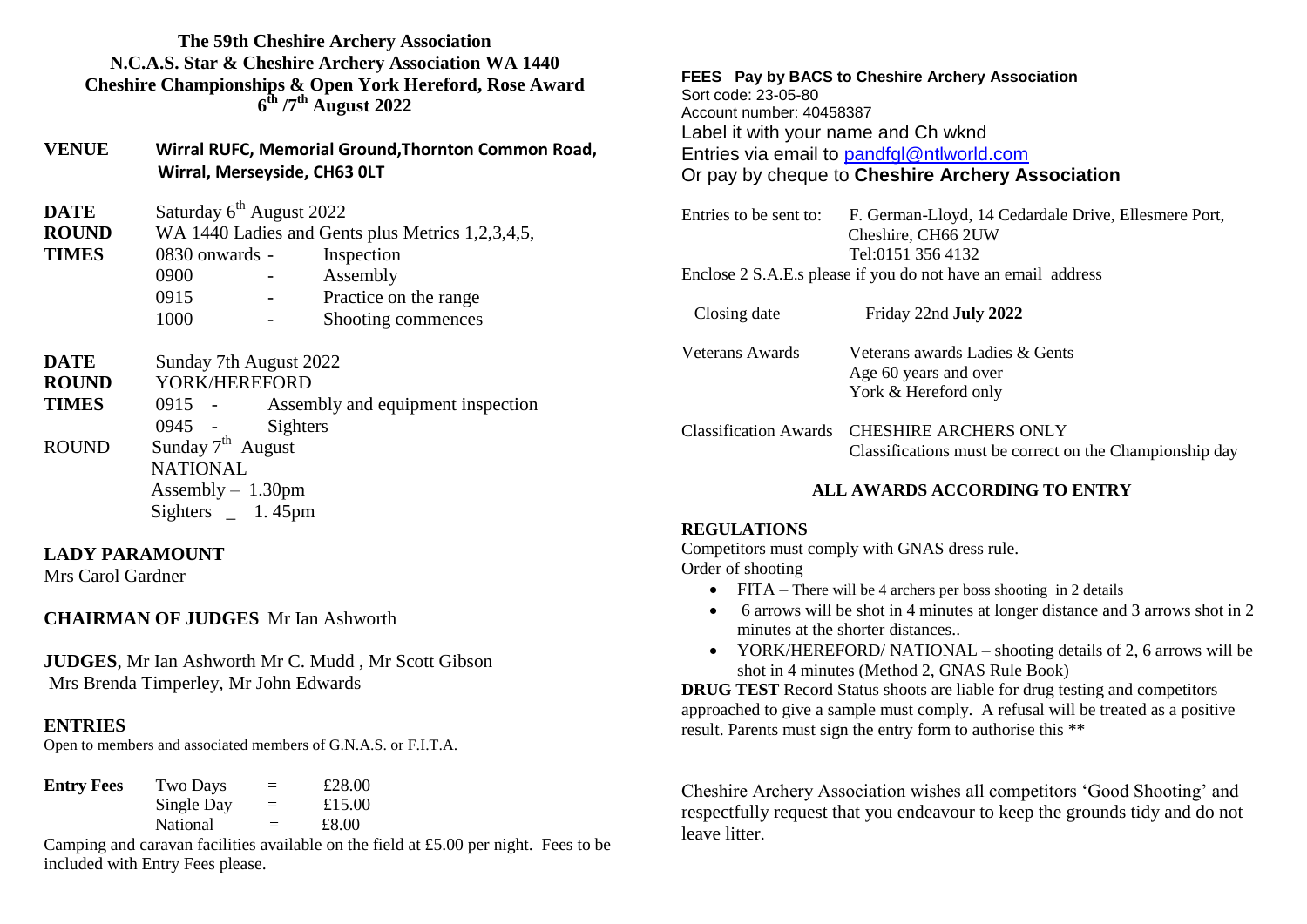| <b>CHESHIRE ARCHERY ASSOCIATION - CHESHIRE WEEKEND</b><br>$6th/7th$ August 2022<br><b>ENTRY FORM</b>                                                                    |                                               |                |                                                                    |               | <b>CHESHIRE ARCHERY ASSOCIATION - CHESHIRE WEEKEND</b><br>$6th/7th$ August 2022<br><b>ENTRY FORM</b> |                     |                                          |                                               |                     |                                                 |                                                                               |                |                                                                  |                                                                    |                                                                 |                     |                |                     |          |                     |
|-------------------------------------------------------------------------------------------------------------------------------------------------------------------------|-----------------------------------------------|----------------|--------------------------------------------------------------------|---------------|------------------------------------------------------------------------------------------------------|---------------------|------------------------------------------|-----------------------------------------------|---------------------|-------------------------------------------------|-------------------------------------------------------------------------------|----------------|------------------------------------------------------------------|--------------------------------------------------------------------|-----------------------------------------------------------------|---------------------|----------------|---------------------|----------|---------------------|
| Mr/Mrs/Miss                                                                                                                                                             |                                               |                |                                                                    |               |                                                                                                      |                     | Mr/Mrs/Miss                              |                                               |                     |                                                 |                                                                               |                |                                                                  |                                                                    |                                                                 |                     |                |                     |          |                     |
| <b>Address</b>                                                                                                                                                          |                                               |                |                                                                    |               |                                                                                                      |                     |                                          |                                               |                     | <b>Address</b>                                  |                                                                               |                |                                                                  |                                                                    |                                                                 |                     |                |                     |          |                     |
|                                                                                                                                                                         | <b>E-mail address</b>                         |                |                                                                    |               |                                                                                                      |                     |                                          |                                               |                     |                                                 | <b>E-mail address</b>                                                         |                |                                                                  |                                                                    |                                                                 |                     |                |                     |          |                     |
|                                                                                                                                                                         | <b>Tel Number</b>                             |                |                                                                    |               |                                                                                                      | <b>GNAS No</b>      | .                                        |                                               |                     |                                                 | <b>Tel Number</b>                                                             |                |                                                                  |                                                                    |                                                                 |                     | <b>GNAS No</b> |                     |          |                     |
| <b>Club</b>                                                                                                                                                             |                                               |                |                                                                    |               |                                                                                                      | County              | .                                        |                                               |                     | <b>Club</b>                                     |                                                                               |                |                                                                  |                                                                    |                                                                 |                     | County         |                     | .        |                     |
|                                                                                                                                                                         |                                               |                | <b>CHESHIRE ARCHERS ONLY</b>                                       |               |                                                                                                      | Classification      |                                          |                                               |                     |                                                 |                                                                               |                | <b>CHESHIRE ARCHERS ONLY</b>                                     |                                                                    |                                                                 |                     |                |                     |          |                     |
|                                                                                                                                                                         | <b>PLEASE TICK</b><br>Left handed<br>Compound |                |                                                                    |               |                                                                                                      |                     |                                          | <b>PLEASE TICK</b>                            |                     | Compound                                        |                                                                               |                |                                                                  | Left handed                                                        |                                                                 |                     |                |                     |          |                     |
|                                                                                                                                                                         | <b>Barebow</b>                                |                | Recurve                                                            |               |                                                                                                      |                     | Veteran 60+                              |                                               |                     |                                                 | <b>Barebow</b>                                                                |                |                                                                  | Recurve                                                            |                                                                 |                     |                | Veteran $60+$       |          |                     |
| Wheelchair*<br>**Junior<br>Longbow<br>* please indicate if you need to stay on the line                                                                                 |                                               |                |                                                                    |               |                                                                                                      | **Junior            |                                          |                                               | Longbow             |                                                 |                                                                               |                | Wheelchair*<br>* please indicate if you need to stay on the line |                                                                    |                                                                 |                     |                |                     |          |                     |
|                                                                                                                                                                         |                                               |                | Please tick appropriate box/boxes<br><b>Saturday WA 1440 round</b> |               |                                                                                                      |                     | <b>Sunday round</b>                      |                                               |                     |                                                 |                                                                               |                |                                                                  | Please tick appropriate box/boxes<br><b>Saturday WA 1440 round</b> |                                                                 |                     |                | <b>Sunday round</b> |          |                     |
| Gent                                                                                                                                                                    | Lady                                          | Master<br>Gent | Master<br>Lady                                                     | Cadet<br>Gent | Cadet<br>Lady                                                                                        | Jack<br>and<br>Jill | York Hereford                            | National                                      | Jack<br>and<br>Jill | Gent                                            | Lady                                                                          | Master<br>Gent | Master<br>Lady                                                   | Cadet<br>Gent                                                      | Cadet<br>Lady                                                   | Jack<br>and<br>Jill | York           | Hereford            | National | Jack<br>and<br>Jill |
|                                                                                                                                                                         |                                               |                |                                                                    |               |                                                                                                      |                     |                                          |                                               |                     |                                                 |                                                                               |                | ** Date of birth if under 18                                     |                                                                    |                                                                 |                     |                |                     |          |                     |
| **Date of birth if under 18<br>**Parent signature to authorise drug testing<br><b>ENTRY FEES</b><br>Two Days £28.00<br>Single Day £15.00<br>£8.00<br><b>National</b>    |                                               |                |                                                                    |               |                                                                                                      | <b>National</b>     | <b>ENTRY FEES</b>                        | Two Days £28.00<br>Single Day £15.00<br>£8.00 |                     | ** Parent's signature to authorise drug testing |                                                                               |                |                                                                  |                                                                    |                                                                 |                     |                |                     |          |                     |
| <b>Caravan/Tent</b><br>Friday<br>Saturday<br><b>Sunday</b><br>$£5.00$ per night                                                                                         |                                               |                |                                                                    |               |                                                                                                      |                     | <b>Caravan/Tent</b><br>$£5.00$ per night |                                               |                     | Friday                                          |                                                                               |                | <b>Saturday</b>                                                  |                                                                    | <b>Sunday</b>                                                   |                     |                |                     |          |                     |
| <b>TOTAL AMOUNT</b><br>$f$<br>Please make cheques/postal orders payable to:<br><b>CHESHIRE ARCHERY ASSOCIATION</b><br><b>CLOSING DATE FOR ENTRIES</b><br>22nd JULY 2022 |                                               |                |                                                                    |               |                                                                                                      |                     |                                          |                                               | <b>TOTAL AMOUNT</b> |                                                 | $f$<br><b>CHESHIRE ARCHERY ASSOCIATION</b><br><b>CLOSING DATE FOR ENTRIES</b> |                |                                                                  |                                                                    | Please make cheques/postal orders payable to:<br>22nd JULY 2022 |                     |                |                     |          |                     |